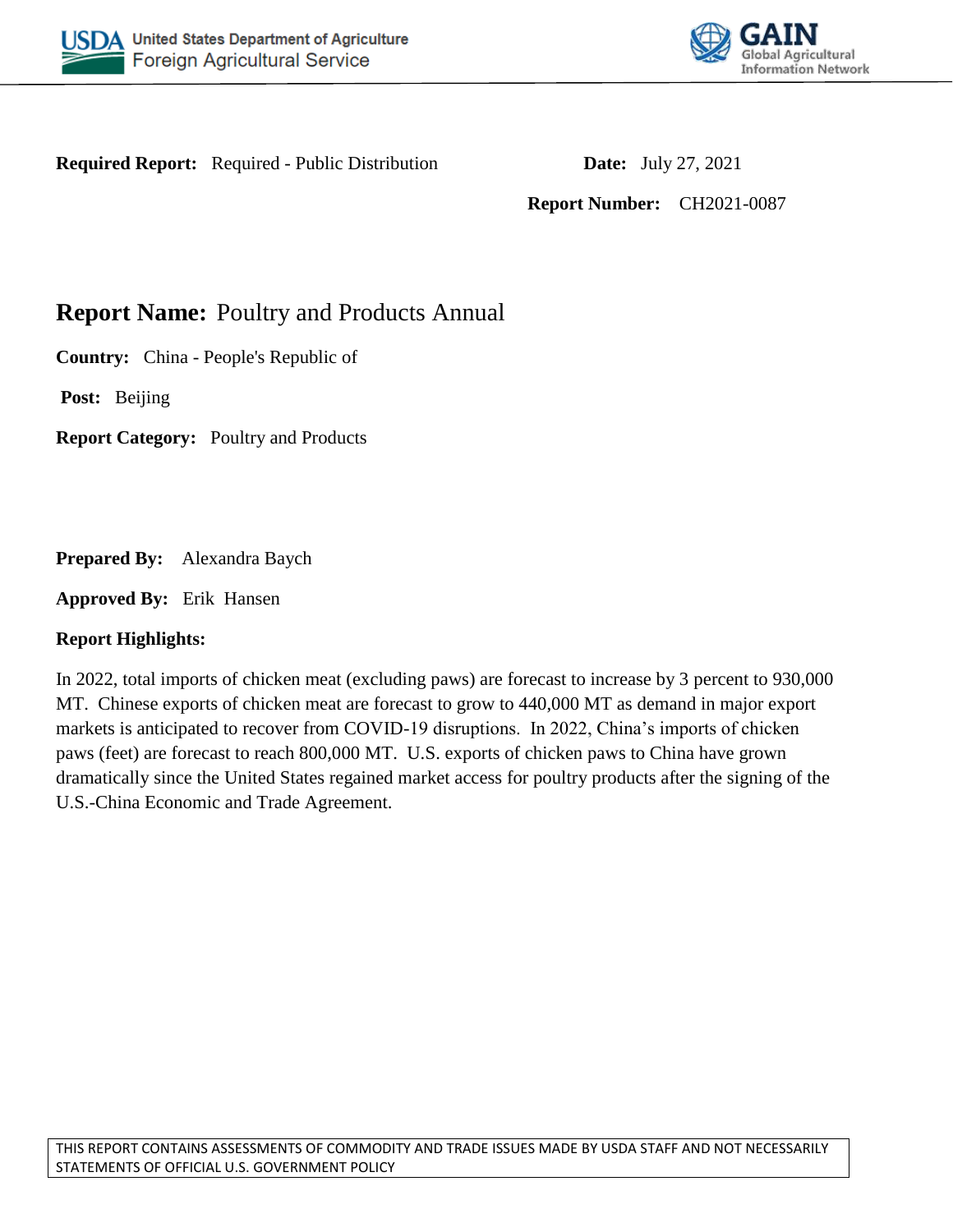### **EXECUTIVE SUMMARY**

**Imports**: In 2022, imports of chicken meat (excluding paws) by China are forecast to grow by 3 percent to 930,000 MT as imports remain competitively priced with domestic production, domestic pork prices increase, and consumer demand for chicken meat grows.

In 2022, imports of chicken paws (feet)<sup>1</sup> by China are forecast to reach  $800,000$  MT on rising demand from HRI, processors, and retail. In the first half of 2021, imports of U.S. chicken paws exceeded 100,000 MT based on Chinese Customs data – a nearly 200 percent increase from the same period last year.

**Exports**: In 2022, China's chicken meat exports are forecast to grow by 4 percent to 440,000 MT as food service sectors in major export markets gradually recover from disruptions caused by the COVID-19 pandemic.

**Production**: After an expected decline in 2021, chicken meat production is forecast to rebound by 2 percent to 14.3 million MT in 2022 as large white feather ("broiler") producers will utilize expanded production capacity from new facilities. In the next few years, large broiler producers are expected to drive chicken meat production gains. The market share and production of yellow-feather chicken is forecast to decline due to changing consumer habits and restrictions on live bird sales.

**Consumption**: In 2022, consumers are anticipated to bolster purchases of pre-packaged, half-cooked and fully cooked products made with broiler meat. Chicken meat consumption will be driven by growth in quick service restaurants and convenience stores across China, increased use of chicken meat by institutions, and the consumers perceptions that chicken is healthier.

 $\overline{\phantom{a}}$ 

<sup>1</sup> Chicken paws are excluded from PSD forecast estimates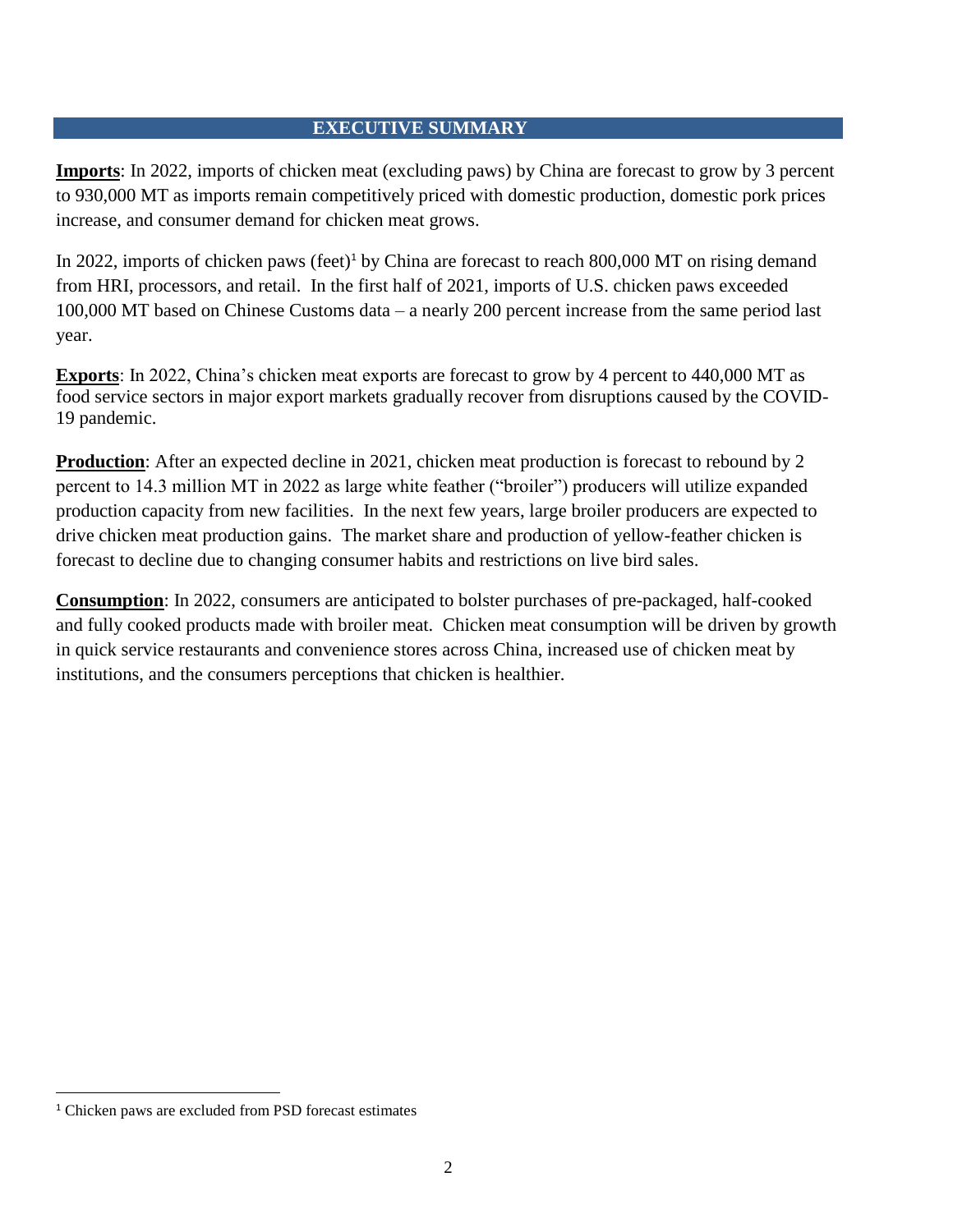### **PRODUCTION**

| Meat, Chicken            | 2020            |                | 2021            |                | 2022            |            |
|--------------------------|-----------------|----------------|-----------------|----------------|-----------------|------------|
| Market Begin Year        | <b>Jan 2020</b> |                | <b>Jan 2021</b> |                | <b>Jan 2022</b> |            |
| China                    | <b>USDA</b>     | <b>New</b>     | <b>USDA</b>     | <b>New</b>     | <b>USDA</b>     | <b>New</b> |
|                          | <b>Official</b> | Post           | Official        | Post           | <b>Official</b> | Post       |
|                          |                 |                |                 |                |                 |            |
| <b>Beginning Stocks</b>  | $\overline{0}$  | $\overline{0}$ | $\theta$        | $\overline{0}$ | $\overline{0}$  |            |
| Production               | 14600           | 14600          | 14000           | 14000          | $\overline{0}$  | 14300      |
| <b>Total Imports</b>     | 999             | 999            | 900             | 900            | 0               | 930*       |
| <b>Total Supply</b>      | 15599           | 15599          | 14900           | 14900          | 0               | 15230      |
| <b>Total Exports</b>     | 388             | 388            | 425             | 425            | 0               | 440        |
| <b>Human Consumption</b> | 15211           | 15211          | 14475           | 14475          | $\overline{0}$  | 14790      |
| Other Use, Losses        | $\theta$        | $\theta$       | $\theta$        | $\theta$       | $\theta$        |            |
| <b>Total Dom.</b>        | 15211           | 15211          | 14475           | 14475          | $\theta$        | 14790      |
| Consumption              |                 |                |                 |                |                 |            |
| <b>Total Use</b>         | 15599           | 15599          | 14900           | 14900          | $\overline{0}$  | 15230      |
| <b>Ending Stocks</b>     | $\theta$        | $\theta$       | $\theta$        | $\theta$       | $\overline{0}$  | 0          |
| $(1000 \text{ MT})$      |                 |                |                 |                |                 |            |

#### **TABLE 1: China's Production, Supply and Distribution for Chicken Meat**

Not Official USDA Data

 $\overline{\phantom{a}}$ 

\*Note: Chicken paws are excluded from PSD forecast estimates

### *Chicken meat production to rebound in 2022 with consumer demand and price increases*

Chicken meat production in 2022 is forecast to exceed 2021 as prices rebound, demand from cities outside of China's "first tier"<sup>2</sup> category boost national consumption, and new facilities expand production capacity. The share of chicken meat production for white feather (broiler) is forecast to expand as broiler production absorbs market share declines from yellow feather chicken (yellow feather). Broilers also produce more meat per chicken compared to yellow feather. As a result, overall chicken meat production will increase.

In 2021, the price of pork declined rapidly. As such, chicken prices also fell as Chinese consumers are switched from chicken to pork, the preferred meat in China, when pork became less expensive. The impact of low chicken prices (Figure 1) coupled with high feed costs (Figure 2) and weak consumer demand squeezed profit margins for small and medium sized producers (SMSP) below their breakeven points. For these reasons, the production estimate in 2021 was revised downward to 14 million MT.

<sup>&</sup>lt;sup>2</sup> China analysts rank Beijing, Shanghai, Guangzhou and Shenzhen as "first tier" cities. There are nearly 100 second and third tier cities emerging across China.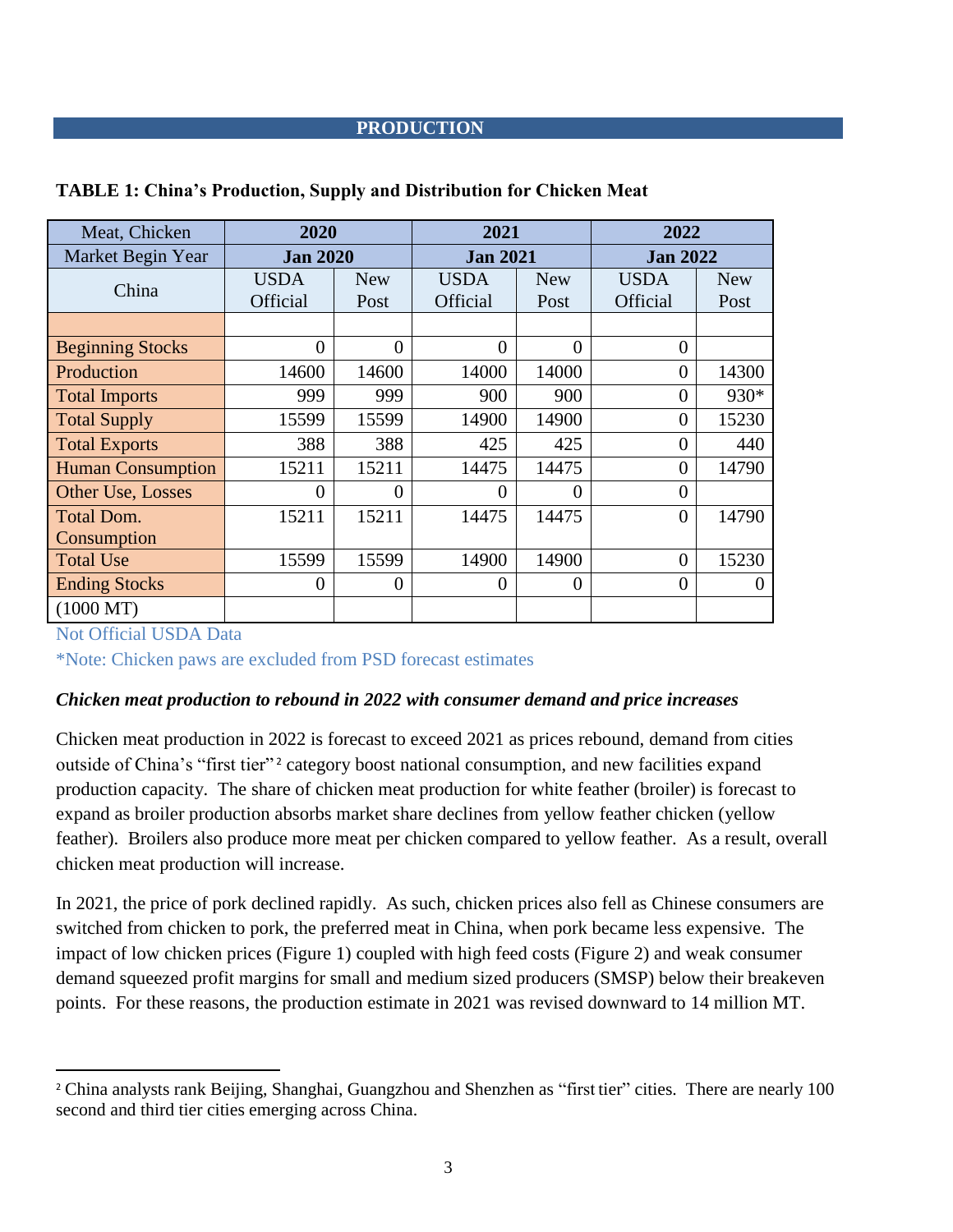Industry contacts indicate that some SMSP, especially those that do not hold long-term contracts with large scale producers (and/or processors), have left the market. In 2022, large producers that withstood 2021 profit losses are forecast to absorb much of the market share lost by SMSP.



**Figure 1: Profits Diminish as Live Chicken Price Declines (January – June 2021)**

Source: Ministry of Agriculture and Rural Affairs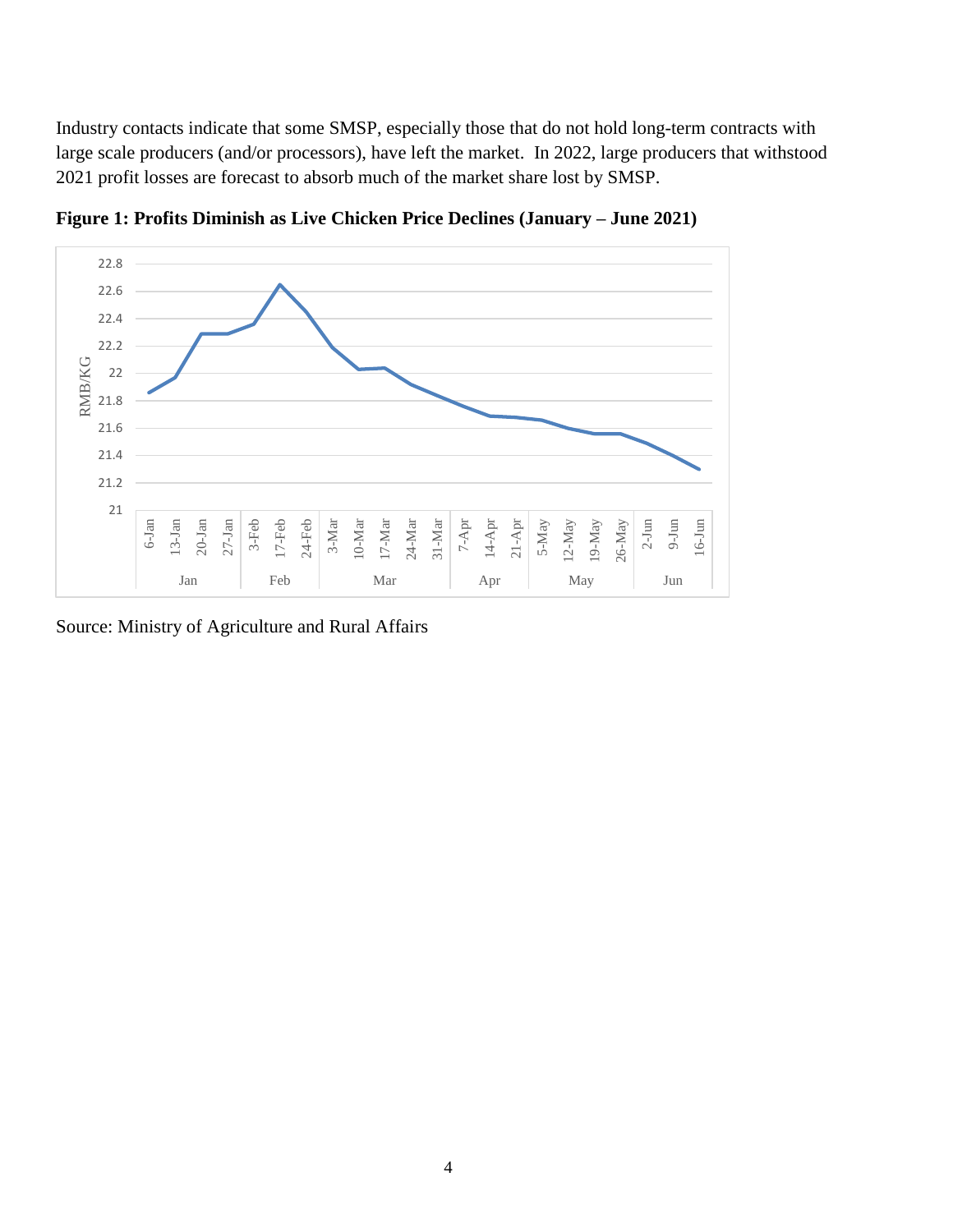

**Figure 2: Higher Feed Prices Throughout First Half of 2021 (Compared to 2020)** 

Source: Ministry of Agriculture and Rural Affairs

### *In 2022, prior investments will expand broiler chick production*

As noted in the 2021 Poultry Semi-Annual, producers of commercial broiler chicks at the end of 2020 reduced production and culled grandparent (GP) stock due to low chick prices. China relies on imported genetics for broiler production. Imported genetics are regarded by the industry as higher quality, more affordable, and readily available. Industry sources indicated that in the first half of 2021, China imported over 500,000 GP chicks to increase commercial stocks.

In the last few years, multiple companies have publicized plans to develop breeding farms including GP raising, hatching and quarantine farms. These farms depend on imported great grandparent (GGP) genetics to provide continually improving commercial chick stock. China would require substantial investments and coordination across industry and academia to independently develop domestic GGP genetics for largescale commercialization. For these reasons, China's goals of becoming self-reliant in commercialized poultry genetics requires additional time.

For additional information on China's goals to be more self-reliant in poultry and livestock genetics, among other agricultural policy initiatives, please see FAS GAIN report [China 2021 No 1 Document](https://apps.fas.usda.gov/newgainapi/api/Report/DownloadReportByFileName?fileName=China%202021%20No%201%20Document%20Underscores%20Seed%20Genetics%20Stable%20Grain%20and%20Pork%20Supplies%20for%20Food%20Security_Beijing_China%20-%20People%27s%20Republic%20of_03-31-2021)  [Underscores Seed Genetics Stable Grain and Pork Supplies for Food Security.](https://apps.fas.usda.gov/newgainapi/api/Report/DownloadReportByFileName?fileName=China%202021%20No%201%20Document%20Underscores%20Seed%20Genetics%20Stable%20Grain%20and%20Pork%20Supplies%20for%20Food%20Security_Beijing_China%20-%20People%27s%20Republic%20of_03-31-2021)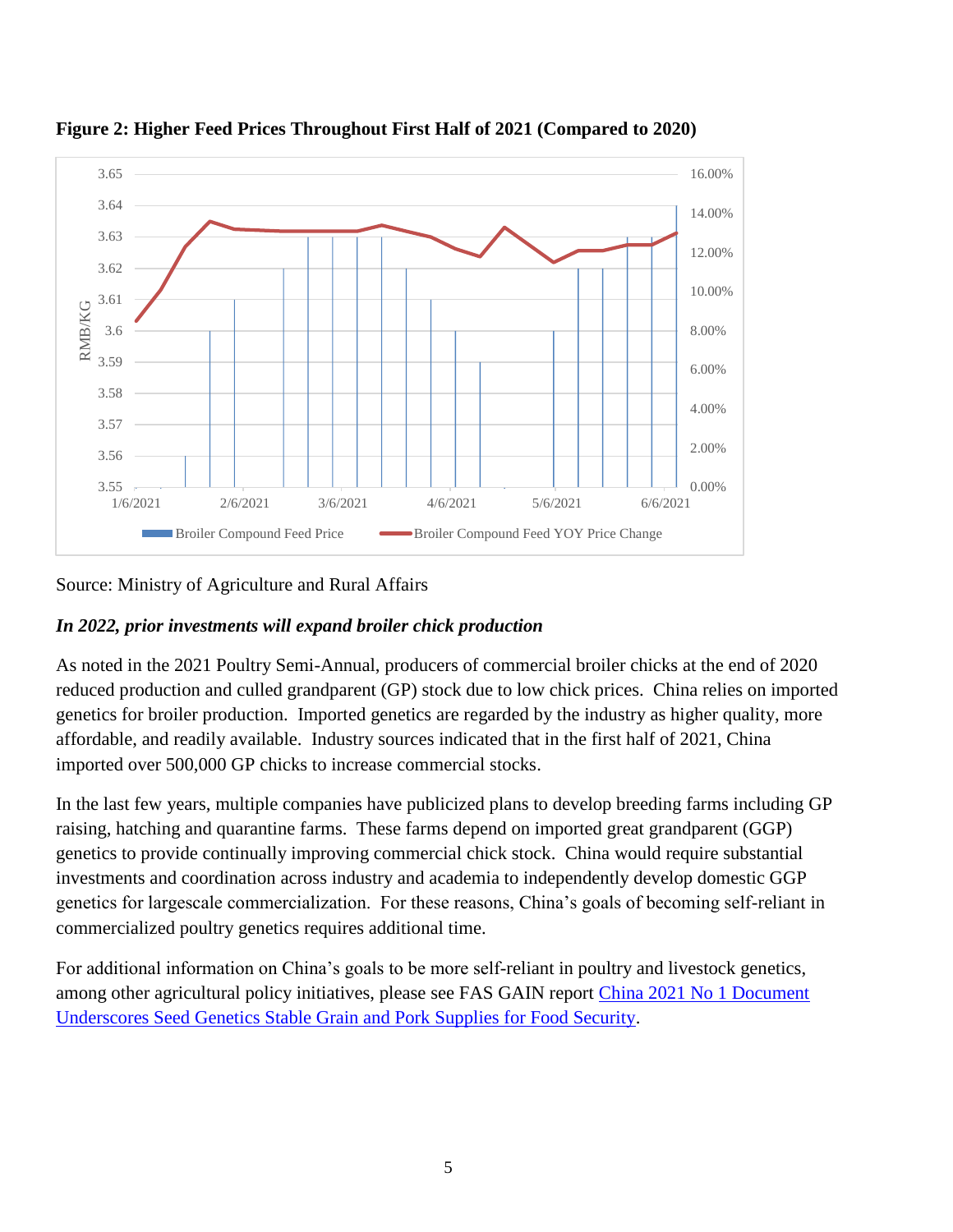### *New facilities and new players in chicken production will increase capacity*

In 2022, investments by established producers and new-to-market producers will support production gains for broiler chickens. Vertically integrated facilities, scheduled to come online in 2022, are estimated to increase production capacity by 20 percent. However, full utilization of the new production capacity is unlikely to occur until chicken prices rise. These new facilities are mostly concentrated in Shandong, Liaoning, Shanxi, Fujian and other northern central provinces. Most of these projects have been led by established producers with production capacity at or above 100 million broilers per facility per year. Two examples of new to market chicken meat producers include a large food service group with more than 10,000 restaurants that acquired one of China's largest broiler producers and a major pork producer which published plans to build a feed-to-slaughter facility with production capacity of 100 million broilers per year.

### *Yellow feather chicken production to decline in 2022*

Producers of yellow feather chicken ("yellow feathers") have diversified into broiler production, as the price of feed increases and yellow feather sales decline. Yellow feathers have longer growing cycles than broilers, higher production costs, and smaller slaughter weights. Unlike broilers, yellow feathers do not have standard weights and the unique qualities of each bird are valued by consumers. With the closure of live bird markets fewer consumers can select birds prior to slaughter (see Consumption section below). The price of yellow feathers is determined by the bird's feathers (colors, appearance, etc.), body shape and other live-chicken characteristics. These desirable qualities cannot be ascertained after the birds have been slaughtered.

### **CONSUMPTION**

### *In 2022, chicken use in food service to grow and pork prices expected to rise.*

In 2022, consumer demand for chicken meat is forecast to grow as chicken becomes more competitively priced to pork. The food service sector and "healthy eating" trends will also increase demand for chicken meat. For example, convenience and quick service restaurants serving chicken products in cities outside of the "first tier" category are forecast to expand in 2022. Additionally, consumption of chicken meat in first and second tier cities is on the rise, as consumers consider chicken meat to be a "healthier" meat option. Finally, the purchase of pre-cooked or fully cooked chicken for home consumption, which grew during the COVID-19 pandemic, has remained post-pandemic.

In China, processed chicken meat accounts for nearly 15 percent of total chicken consumption. This category expanded during the COVID-19 pandemic, as food service and retail sectors adjusted to consumer demand for quick and convenient home delivery. Currently, three categories dominate China's processed chicken products: (1) pre-cooked, seasoned with sauces or spices, (2) preserved or aged products (such as sausages), and (3) heated such as fried, roasted, or pre-cut salad products. The first category (pre-cooked seasoned chicken) occupies more than 70 percent of total processed chicken,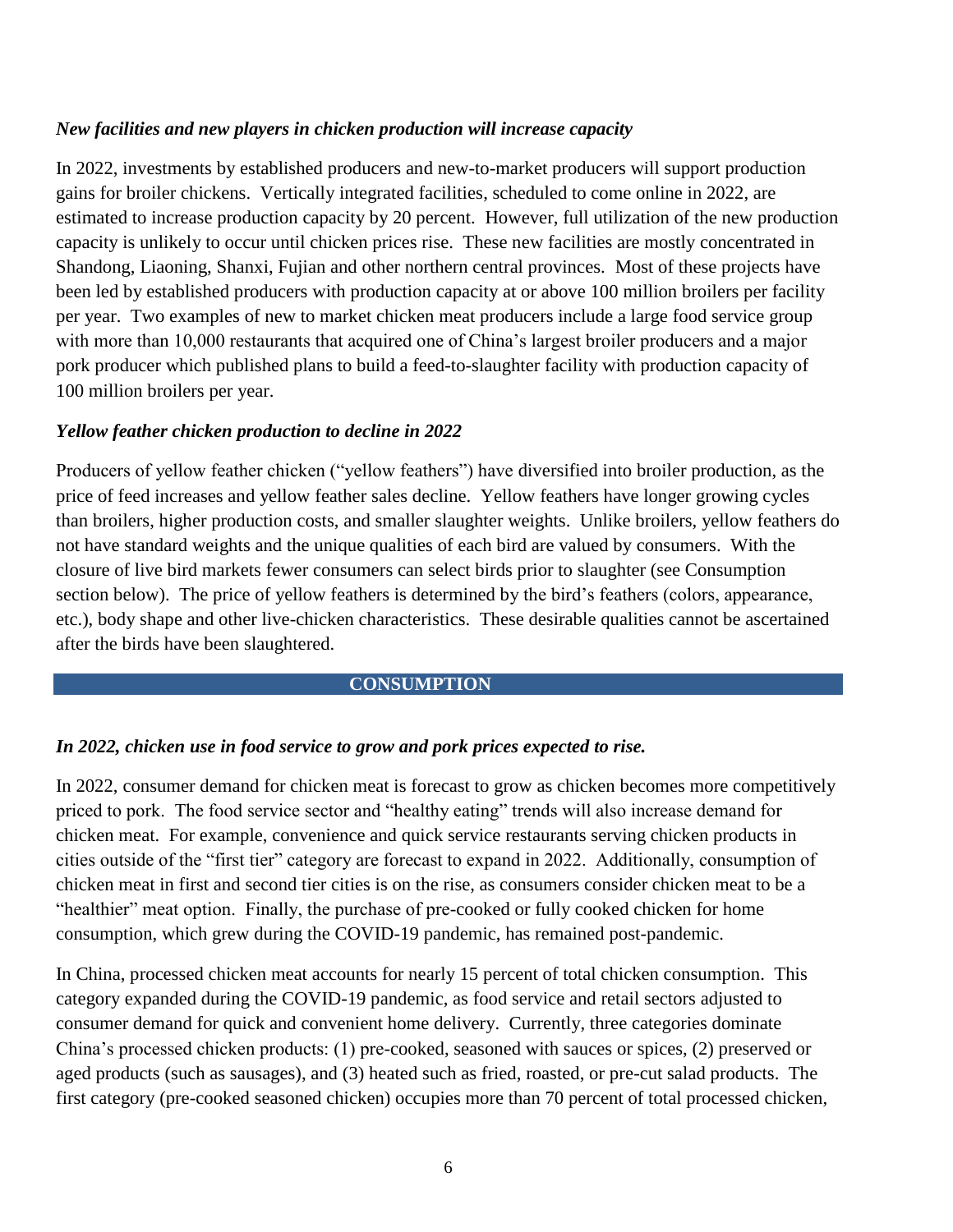while the other two categories occupy the remaining 30 percent. Demand for heated chicken products from quick service restaurants, retail and as ready-to-eat meals increased because of COVID-19 dining restrictions. Heated chicken products have remained popular even post-pandemic.

### *Yellow feather consumption declined as increasing numbers of live bird markets closed*

Consumption of yellow feather has declined in many large cities as live bird markets have been closed by local governments. The outbreak of COVID-19 only accelerated this trend. In 2021, cities including Wuxi, Harbin, and Yulin announced they will gradually implement bans on live bird markets.

#### **TRADE**

#### *Chicken meat imports to increase by 3 percent to 930,000 MT in 2022*

Chicken meat imports are forecast to increase by 3 percent to 930,000 MT in 2022 as imports continue to be competitive to domestic production, pork prices rise, and consumer demand for chicken meat grows. In 2022, domestic chicken prices are forecast to rise, international shipping and port disruptions to improve, and demand for chicken meat to support strong Chinese imports. Imports in 2021 are forecast to decline, from exceptionally high levels in 2020, due to international shipping disruptions and lower domestic chicken prices.

Over the last few years, chicken meat imports from Brazil, Thailand, Russia and Argentina have remained strong even as U.S. shipments increased. Sources report that even with declines in domestic chicken meat prices, the price of chicken meat imports is between 20 to 50 percent lower than that of domestic chicken meat.

In 2022, international shipping and port issues caused by the COVID-19 pandemic are expected to improve. In 2020 and 2021, lack of vessel cargo space and shortages in refrigerated containers for chilled and frozen products caused widescale supply chain disruptions. Furthermore, importers of cold chain products appear to have adjusted to China's COVID-19 testing and disinfection requirements, noting the process has become smoother and less time consuming.

#### *Marketing trends for chicken in China*

At the retail level, chicken products are rarely differentiated by country of origin. Over 90 percent of imported chicken products are consumed in the HRI sector where the country-of-origin is not displayed. The most competitive U.S. chicken products in the market remain chicken legs and paws. The larger size of U.S. chicken legs means higher yields of meat for food processors and institutional food service companies looking for deboned chicken options. U.S. chicken paws (excluded from PSD forecast estimates) are preferred by processers and HRI due to their uniquely large size and high quality.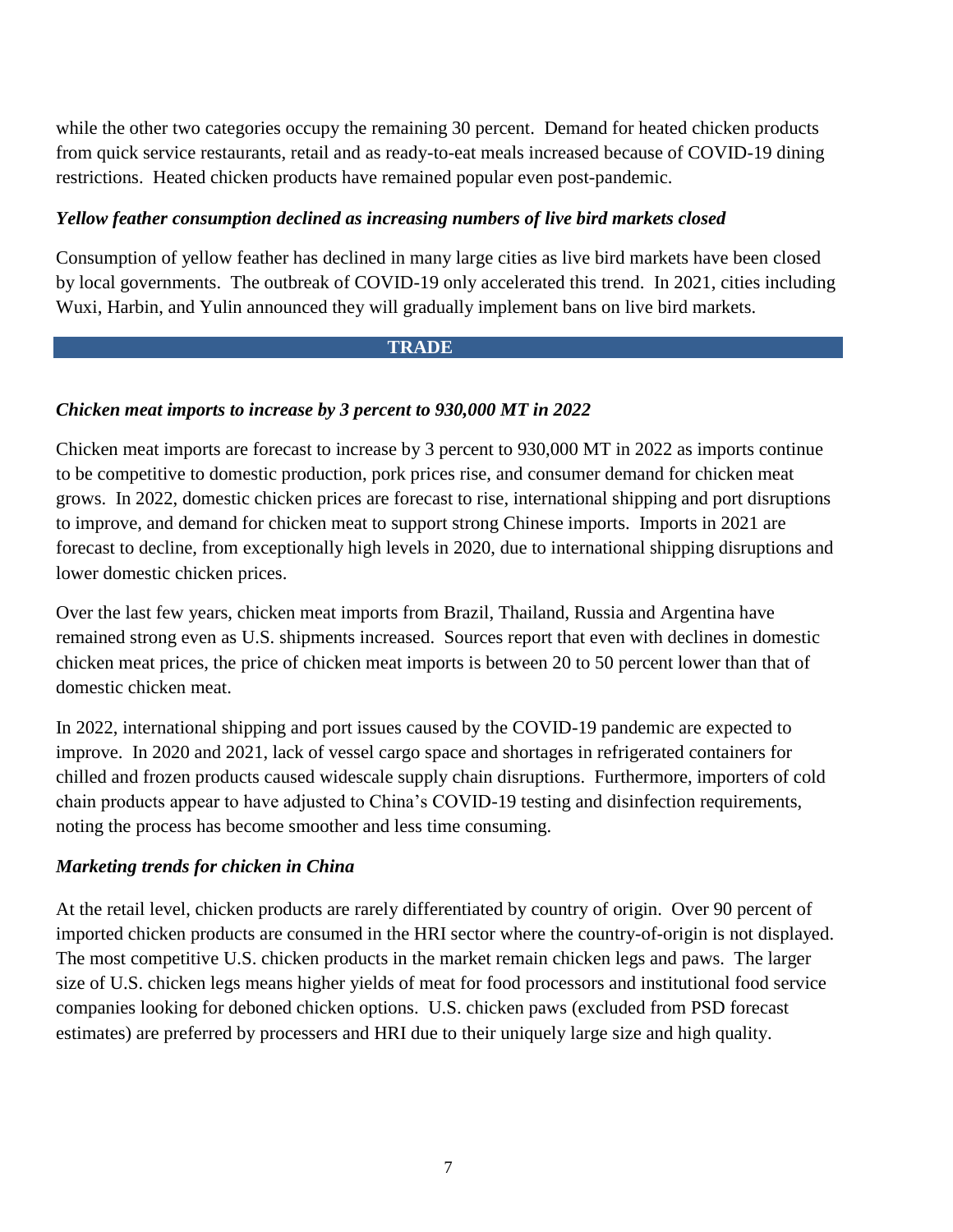When selecting an overseas supplier, chicken meat importers focus on price, reliability, and consistent quality. Importers also pay close attention to the political landscape and possible policy changes which may affect price or supply. Major U.S. chicken meat competitors include Brazil, Russia, Thailand, and Argentina.

### *HPAI outbreaks have limited impact on chicken imports to China*

In 2021, countries across Europe, the Middle East, Africa and Asia reported incidents of highly pathogenic avian influenza (HPAI) either in wild birds or domesticated poultry to the World Organization for Animal Health. However, these incidents did not impact imports to China as the outbreaks were not in key supplying countries. Between January and July 2021, China's Ministry of Agriculture and Rural Affairs notified six occurrences of HPAI in wild swans or birds across multiple provinces in China.

The United States and Russia have signed poultry regionalization agreements with China. For more information on the regionalization agreement between the United States and China please refer to the March 23, 2020 program update on USDA [Animal Plant Health Inspection Service](https://www.aphis.usda.gov/aphis/newsroom/stakeholder-info/sa_by_date/sa-2020/sa-03/poultry-agreement-china) website.

# *Chicken paw imports from the United States<sup>3</sup>*

In the first half of 2021, imports of U.S. chicken paws from the United States (excluded from PSD forecast estimates) to China exceeded 100,000 MT - accounting for 44 percent of all Chinese chicken paw imports. Industry sources indicate that stable supply channels for U.S. jumbo chicken paws continue to develop. As the supply chain of U.S. chicken paws matures Chinese imports are anticipated to increase. In 2021, Chinese imports of U.S. jumbo paws are forecast to exceed 250,000 MT, a 25 percent increase over 2020 imports, with growth slowing slightly in 2022.

# *China's retaliatory tariffs on U.S. products*

China maintains retaliatory Section 301 tariffs on to U.S. chicken products, amongst other U.S. agricultural goods. On February 18, 2020, the State Council Tariff Commission (SCTC) announced a tariff exclusion process for U.S. agricultural commodities impacted by the retaliatory Section 301-tariffs levied by China. Importers may apply for tariff exclusions which are approved on a case-by-case basis. These exclusions do not automatically extend to all importers. Please refer to FAS GAIN report [Updated](https://apps.fas.usda.gov/newgainapi/api/Report/DownloadReportByFileName?fileName=Updated%20Guidance%20on%20China%27s%20Retaliatory%20Tariffs%20and%20Tariff%20Exclusions%20Process%20for%20US%20Products_Beijing_China%20-%20Peoples%20Republic%20of_08-04-2020)  [Guidance on China's Retaliatory Tariffs and Tariff Exclusions Process for US Products](https://apps.fas.usda.gov/newgainapi/api/Report/DownloadReportByFileName?fileName=Updated%20Guidance%20on%20China%27s%20Retaliatory%20Tariffs%20and%20Tariff%20Exclusions%20Process%20for%20US%20Products_Beijing_China%20-%20Peoples%20Republic%20of_08-04-2020) for more information on the exclusion process.

Many chicken importers have applied and received tariff exclusions. Previously, on February 6, 2020, SCCTC reduced the additional 301-tariffs on certain commodities, including all chicken products. This reduction was effective from February 14, 2020 (see the Tariff Schedule for U.S. Chicken Meat and Chicken paws below).

 $\overline{\phantom{a}}$ 

<sup>3</sup> Chicken paws are excluded from PSD forecast estimates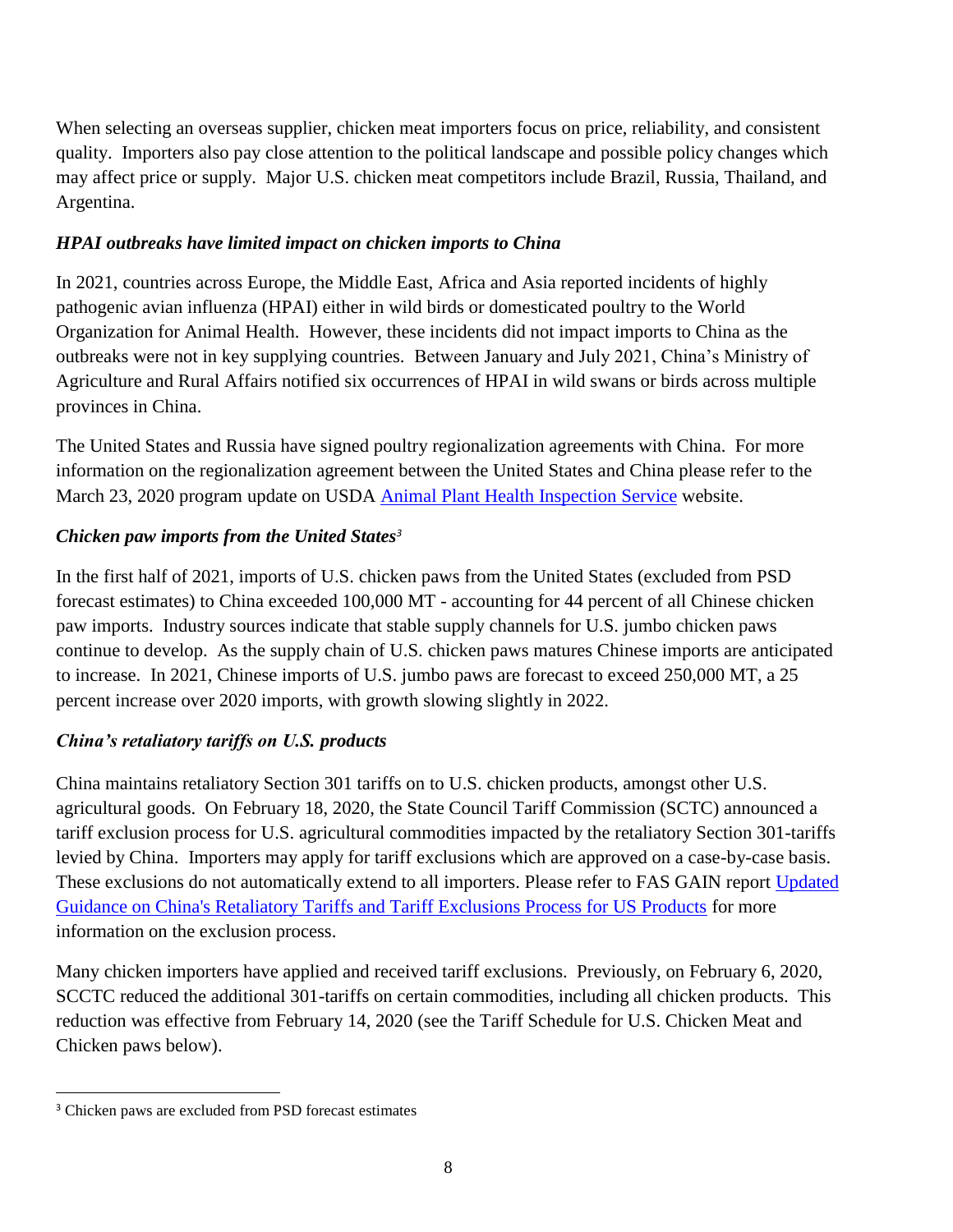China also maintains retaliatory Section 232 tariffs on a broad range of U.S. agricultural products, which do not qualify for tariff exclusions. China's retaliatory Section 232 tariffs do not apply to chicken products.

| <b>HS Code</b><br>$(8-digit)$ | <b>Product Description</b>                                | <b>MFN</b><br>Rate | 301            | Add'l tariff (adjusted<br>on Feb. 14, 2020) | <b>Total Applied</b><br><b>Tariff</b> |
|-------------------------------|-----------------------------------------------------------|--------------------|----------------|---------------------------------------------|---------------------------------------|
|                               | <b>Implementation Date</b>                                | Jan 1,<br>2019     | Jun 1,<br>2019 | Feb. 14,<br>2020                            | Dec 15, 2019                          |
| 02071100                      | Chickens, not cut in pieces,<br>fresh or chilled          | 20%                | 25%            | 5%                                          | 50%                                   |
| 02071200                      | Frozen Whole Chickens                                     | 41.3/kg            | 25%            | 5%                                          | $30\% + MFN$                          |
| 02071311                      | Fresh Or Chilled Cuts Of<br>Chicken, With Bone            | 20%                | 25%            | 5%                                          | 50%                                   |
| 02071319                      | Fresh or chilled cuts of<br>chicken, other                | 20%                | 25%            | 5%                                          | 50%                                   |
| 02071321                      | Fresh or chilled wing of<br>chicken (excluding wingtips   | 20%                | 25%            | 5%                                          | 50%                                   |
| 02071329                      | Fresh or chilled offal of<br>chicken, other               | 20%                | 25%            | 5%                                          | 50%                                   |
| 02071411                      | Frozen Chicken Cuts, With<br>Bone                         | 40.6/kg            | 25%            | 5%                                          | $30\% + MFN$                          |
| 02071419                      | Frozen Chicken Cuts, Nes                                  | 40.7/kg            | 25%            | 5%                                          | $30\% + MFN$                          |
| 02071421                      | Frozen Midjoint Wing of<br>Chicken                        | 40.8/kg            | 25%            | 5%                                          | $30\% + MFN$                          |
| 02071422                      | Frozen Chicken Paw                                        | 41.0/kg            | 25%            | 5%                                          | $30\% + MFN$                          |
| 02071429                      | Frozen Offal of Chicken, Nes                              | 40.5/kg            | 25%            | 5%                                          | $30\% + MFN$                          |
| 16023210                      | Preparations of Chicken, In<br><b>Airtight Containers</b> | 5%                 |                | 2.5%                                        | 7.5%                                  |
| 16023291                      | Other Prepared Chicken<br><b>Breast Filets</b>            | 5%                 | 10%            |                                             | 15%                                   |
| 16023292                      | Other Prepared Meat of<br>Chicken Legs                    | 5%                 |                | 2.5%                                        | 7.5%                                  |
| 16023299                      | Other Prepared Chicken,<br>Chicken Offal or Blood         | 5%                 |                | 2.5%                                        | 7.5%                                  |

**TABLE 2: Tariff Schedule for U.S. Chicken Meat and Chicken paws**

Source: Customs Import and Export Tariff of China

Additional tariffs were adjusted on February 14, 2020 and additional exclusions granted March 2, 2020